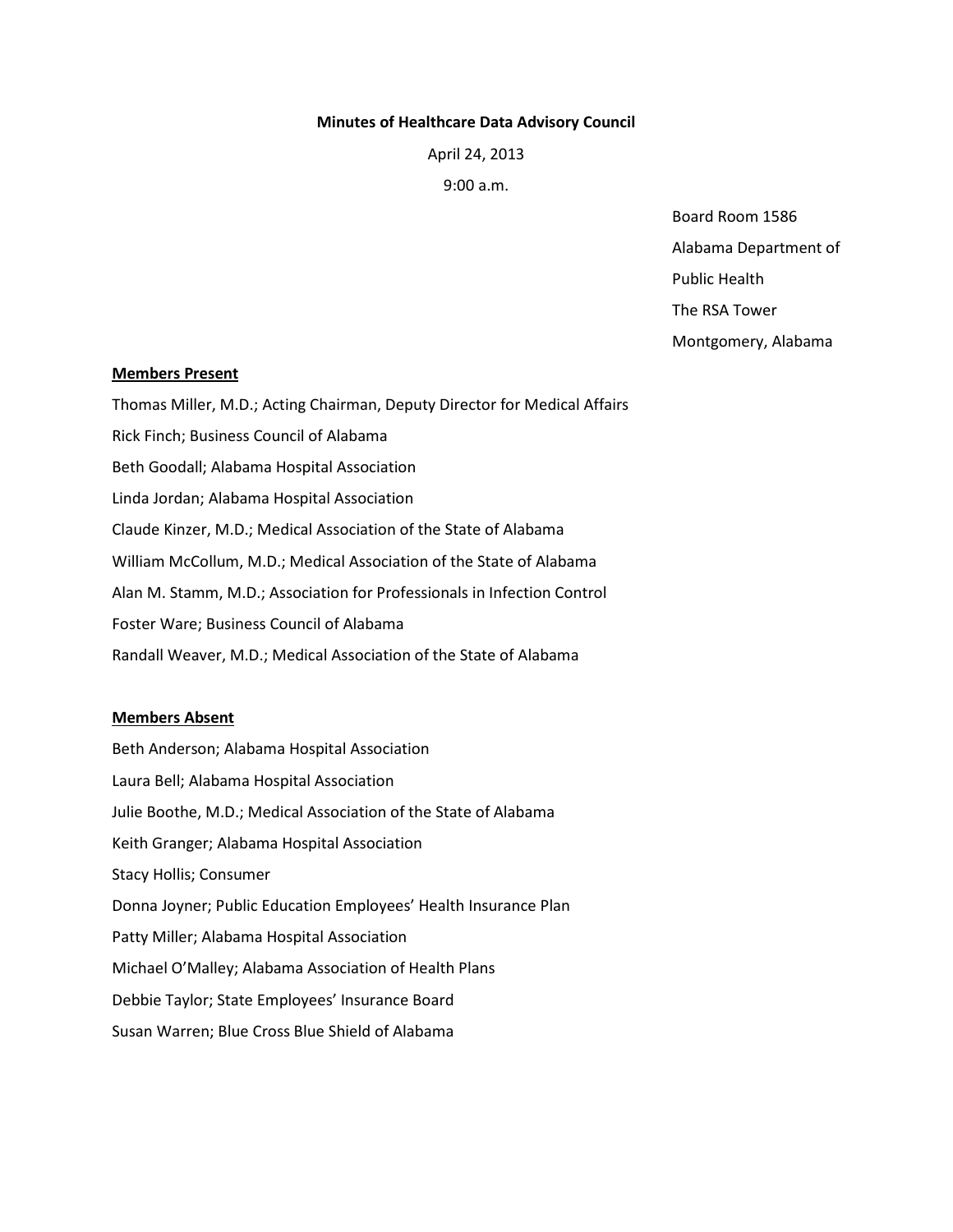#### **Staff Present**

Nadine Crawford; Communicable Disease Sherri Davidson; Communicable Disease Pat Ivie, General Counsel Kenya Johnson; Communicable Disease Mary G. McIntyre, M.D., Disease Prevention and Control Kelly Stevens; Communicable Disease Harrison Wallace; Communicable Disease Organizations Present Rosemary Blackmon, Alabama Hospital Association Sarah Strawn, Medical Student

# CALL TO ORDER:

 The Healthcare Data Advisory Council was called to order at 9:00 a.m. by Dr. Miller. Roll call was taken. A quorum was not present.

### HAI PROGRAM ACTIVITIES FOR DISCUSSION:

The preliminary 2012 data report was presented to the Council as information. This report will be sent to the reporting hospitals on May 1, 2013, for the 45-day review and comment period. The comments will be presented to the Council at the June Council meeting for discussion. The Council commented that the format of the report remains "beautiful, colorful, and easy to read and understand."

 Rosemary Blackmon, Executive Vice President of the Alabama Hospital Association presented the results of a survey of reporting hospitals to provide input on inclusion of new categories and/or locations of infection reporting for 2014. The majority of reporting hospitals favor a move to expand catheter-associated urinary tract infection and central line-associated bloodstream infection reporting to include all intensive care units so that the state rules fall in-line with national reporting rules. The Council requested that staff draft the amended rules for discussion during the June Council meeting.

 A request to change future Council meetings to 10:00 a.m.to accommodate travel of the Council members was made. This request was acceptable to ADPH administration.